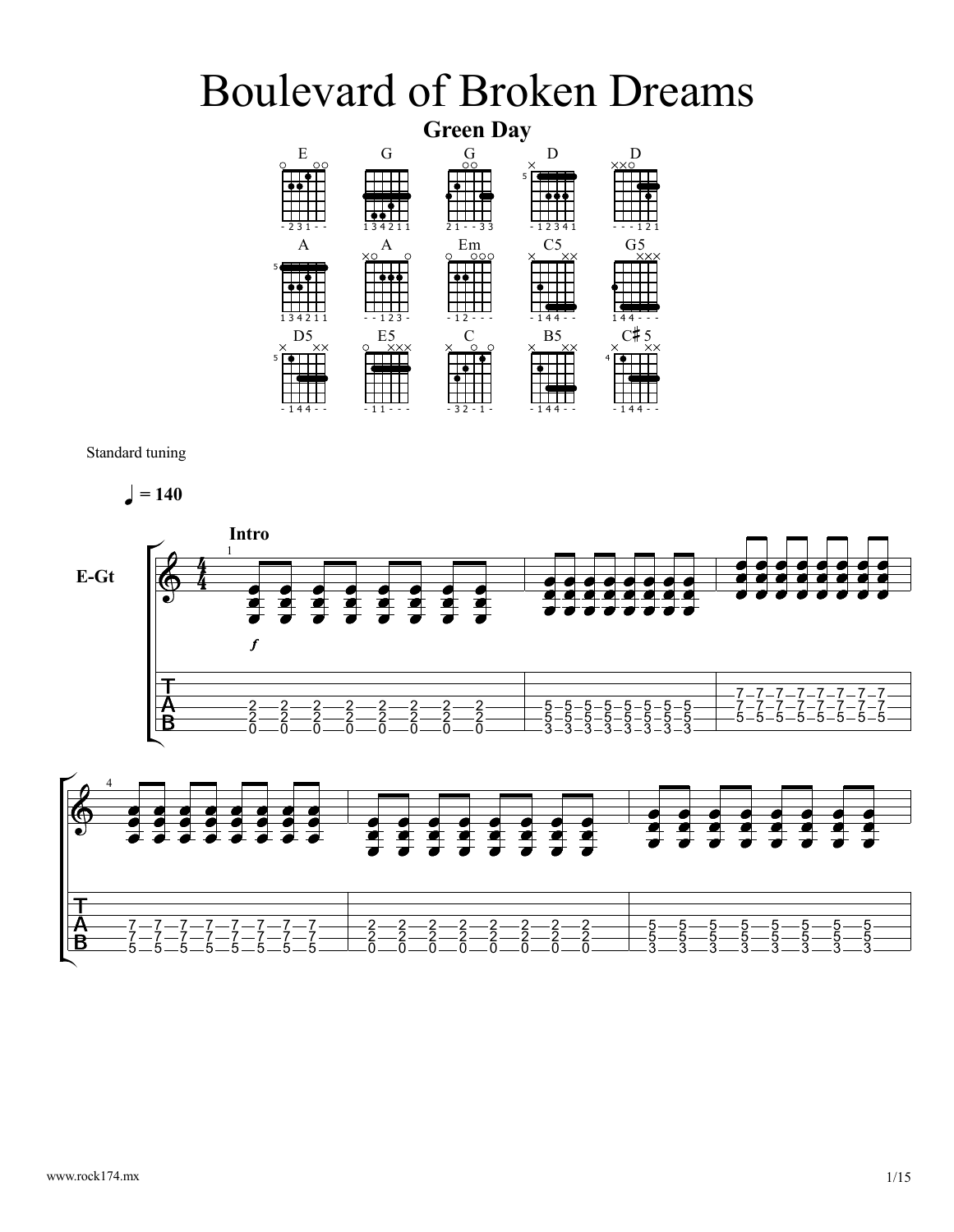





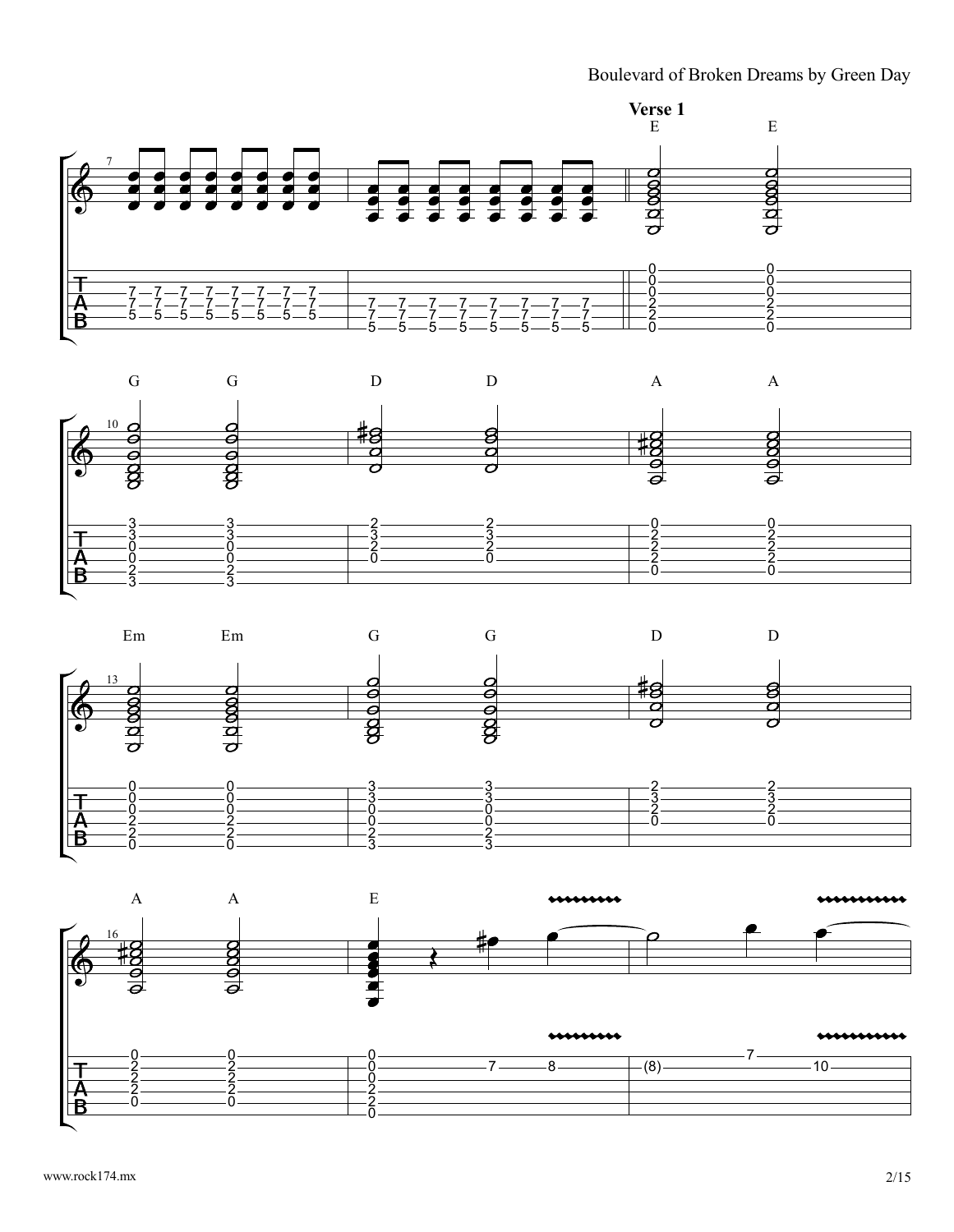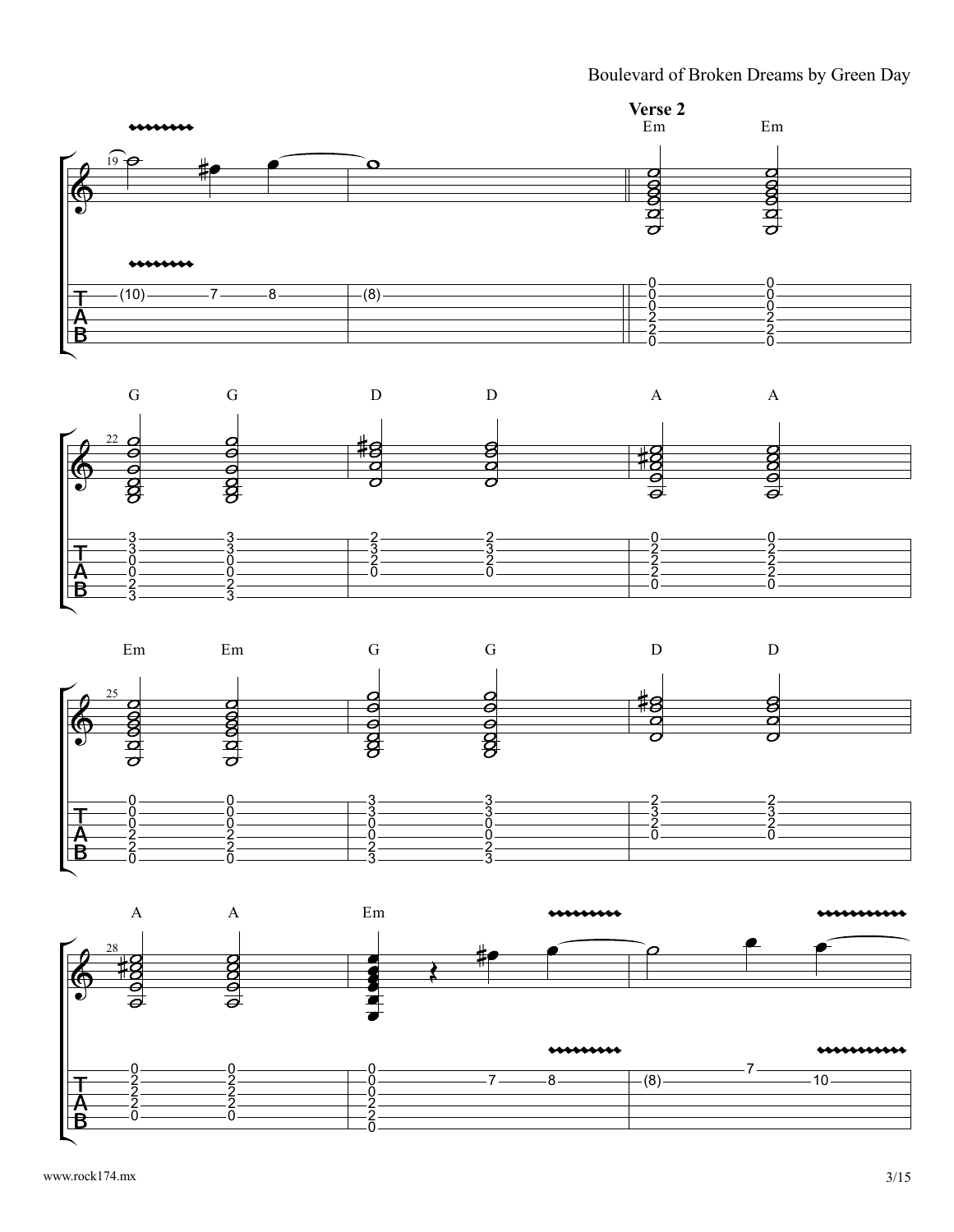







www.rock174.mx 4/15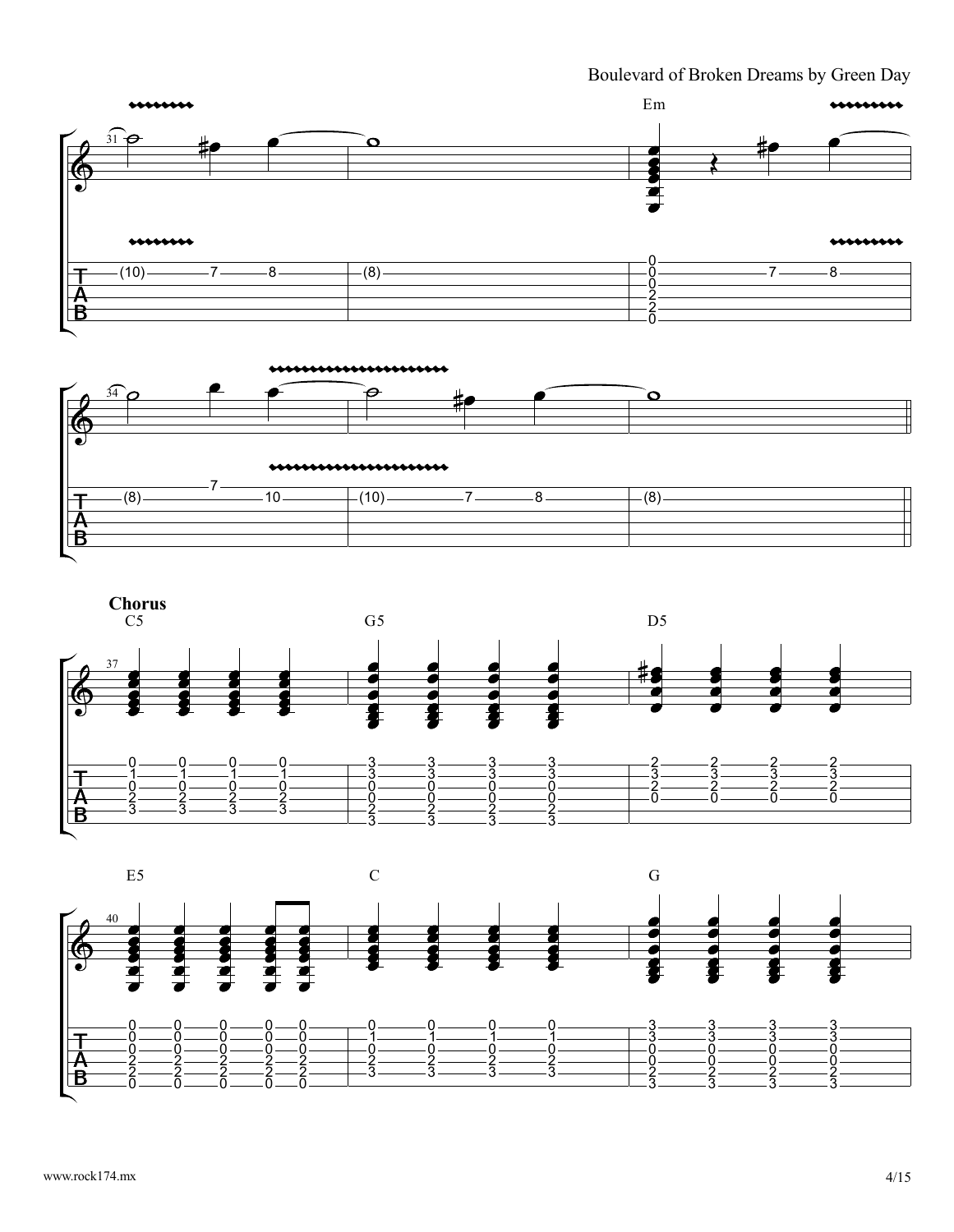





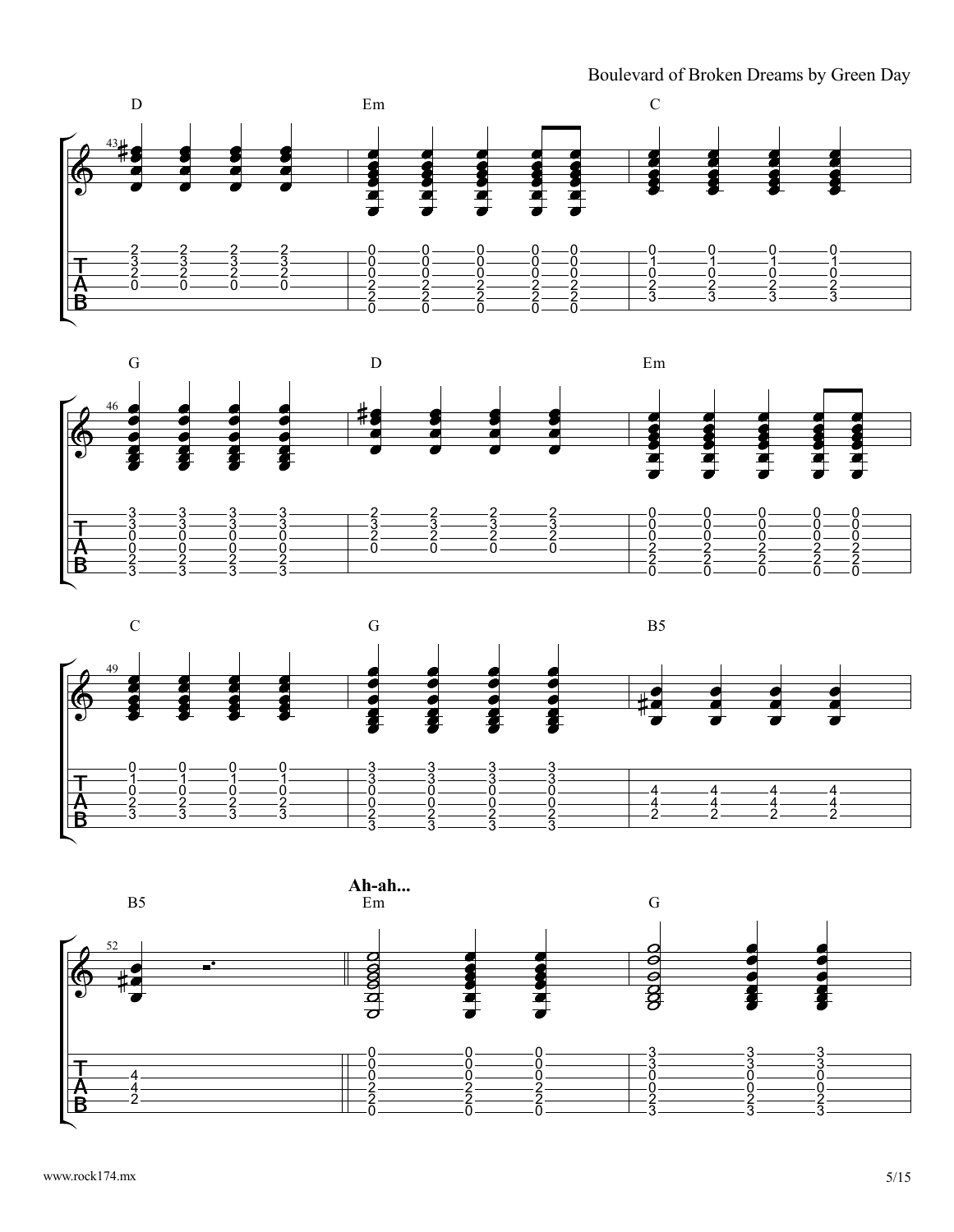





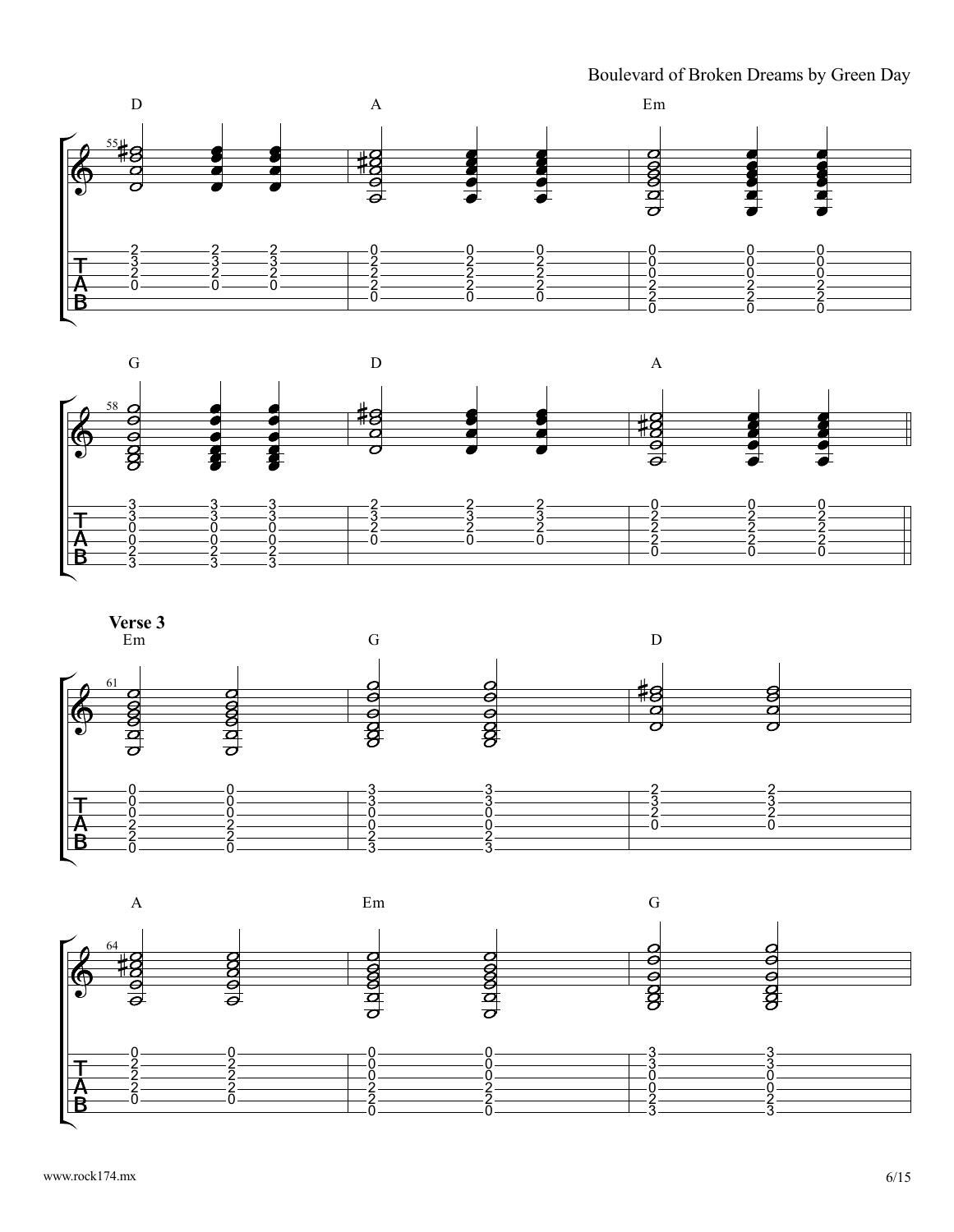





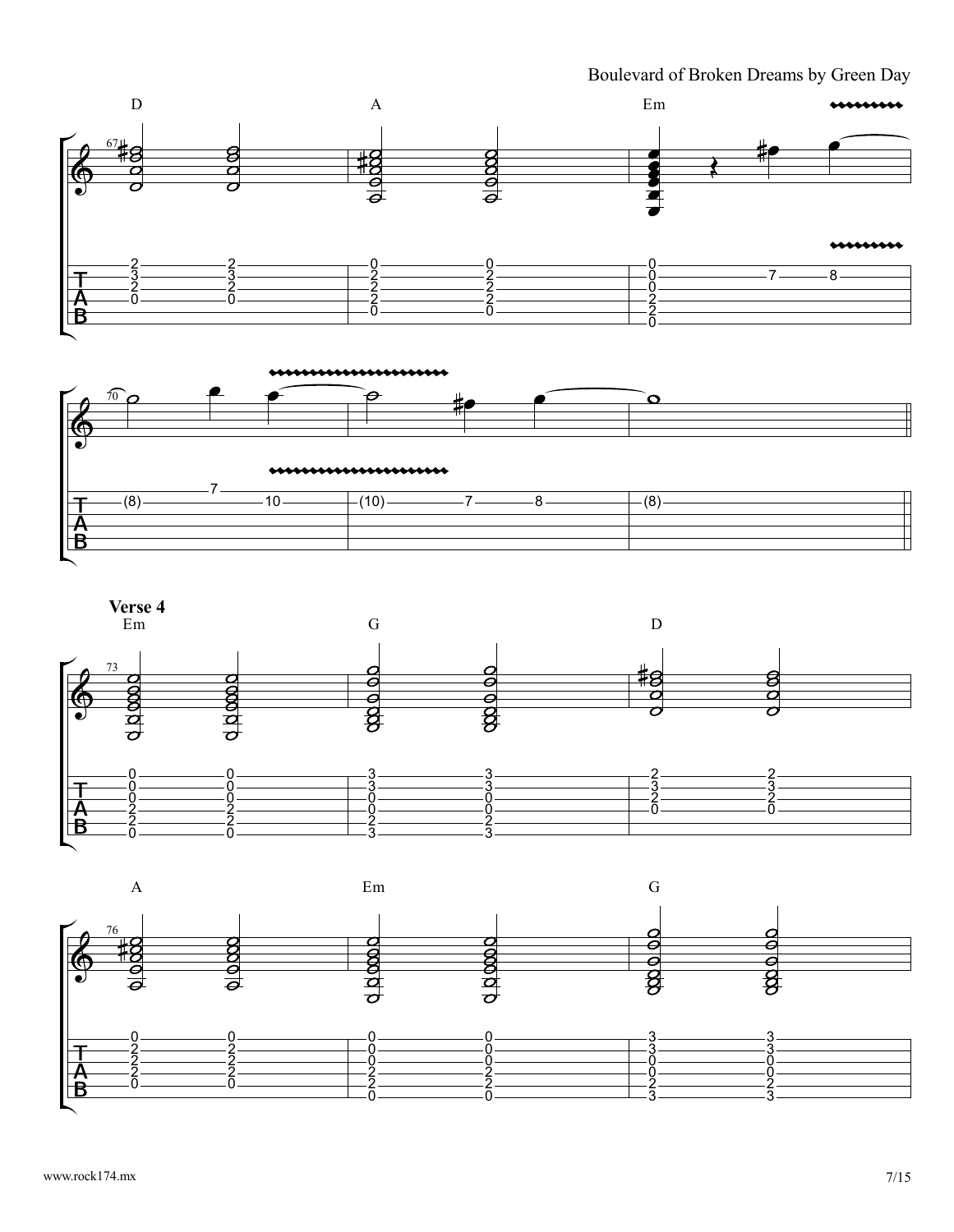







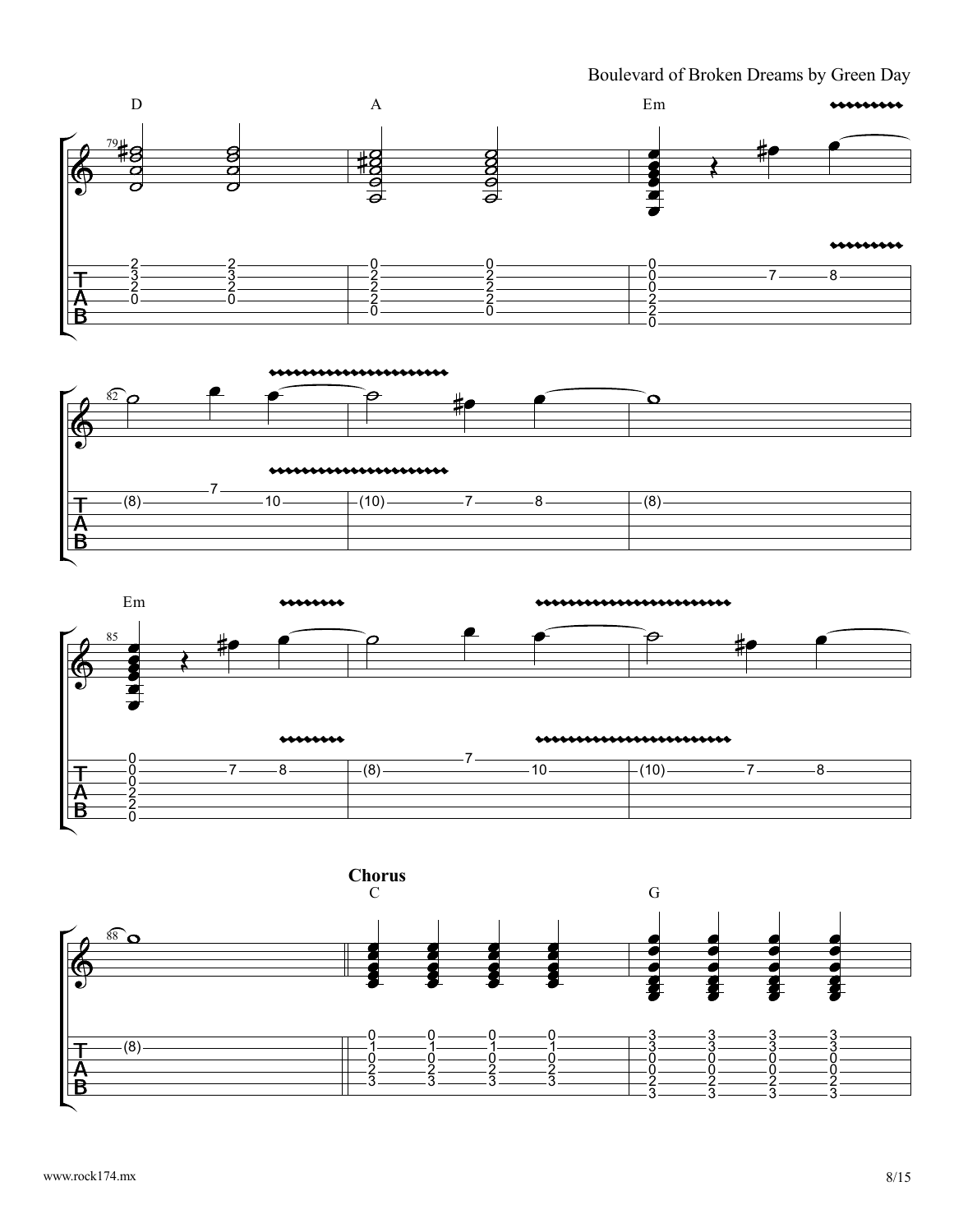





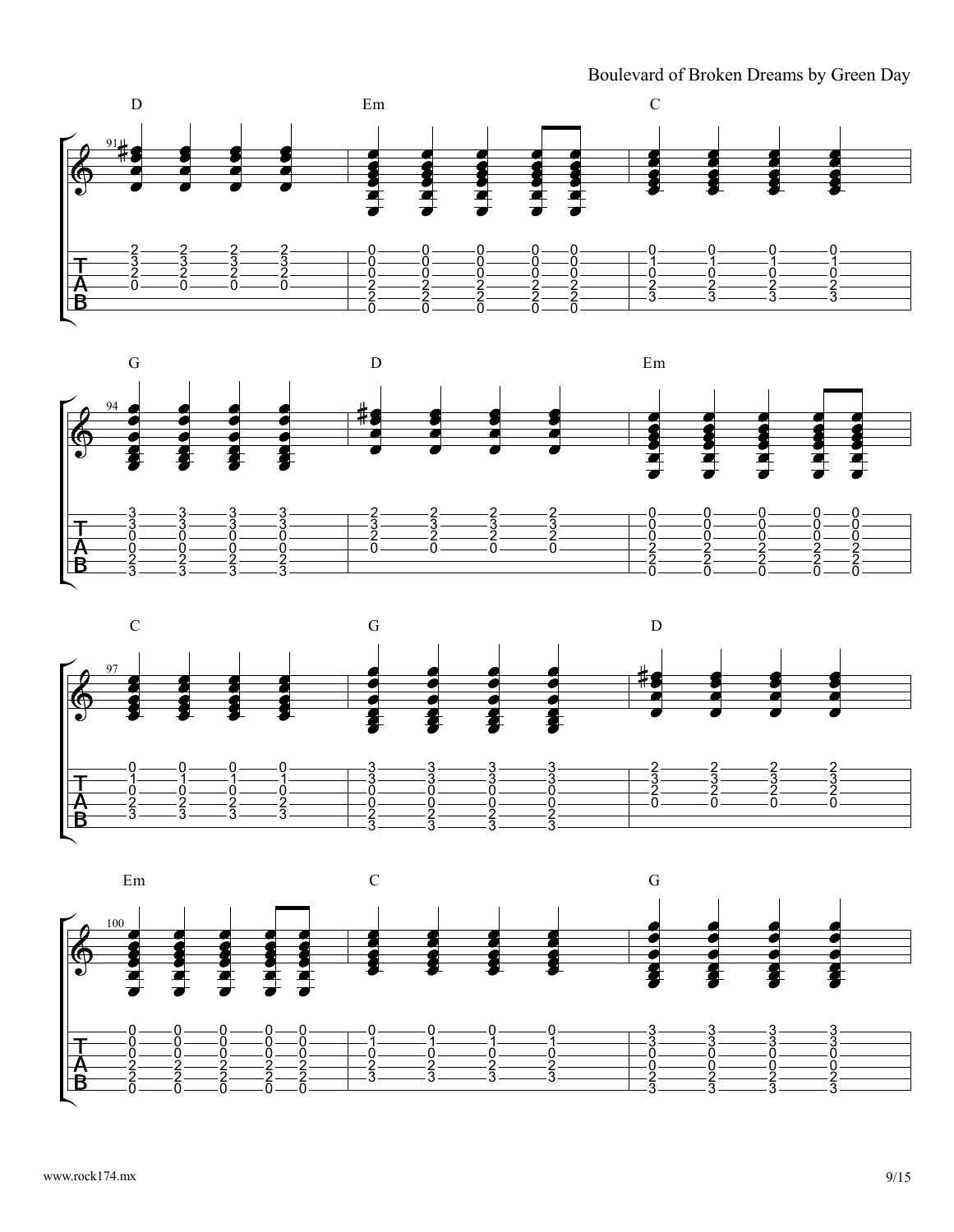





Guitar Solo

A  $\mathbf{c}$  $\frac{112}{12}$ € G  $\overline{\mathbf{e}}$  $\overline{\phantom{a}}$ \*\*\*\*\*\*\*\*\*\*\*\*\*\*\*\*\*\*\*\*\*\*  $\stackrel{\circ}{\circ}$   $\stackrel{\circ}{\circ}$   $\stackrel{\circ}{\circ}$  $\stackrel{\circ}{\circ}$   $\stackrel{\circ}{\circ}$  $\frac{1}{2}$  10 $\frac{2}{2}$   $\frac{1}{2}$   $\frac{9}{2}$  $-9$   $-7$   $-8$ <u>ž — ž —</u> <u>ž</u>——<u>ž</u>——  $\frac{5}{2}$   $\longrightarrow$  $-$  8  $-$  (8)  $\frac{1}{2}$   $\frac{1}{2}$   $\frac{1}{2}$   $\frac{1}{2}$   $\frac{1}{2}$   $\frac{1}{2}$   $\frac{1}{2}$   $\frac{1}{2}$   $\frac{1}{2}$   $\frac{1}{2}$   $\frac{1}{2}$   $\frac{1}{2}$   $\frac{1}{2}$   $\frac{1}{2}$   $\frac{1}{2}$   $\frac{1}{2}$   $\frac{1}{2}$   $\frac{1}{2}$   $\frac{1}{2}$   $\frac{1}{2}$   $\frac{1}{2}$   $\frac{1}{2}$   $\overline{\texttt{0}}$  and  $\overline{\texttt{0}}$ 

uuuuu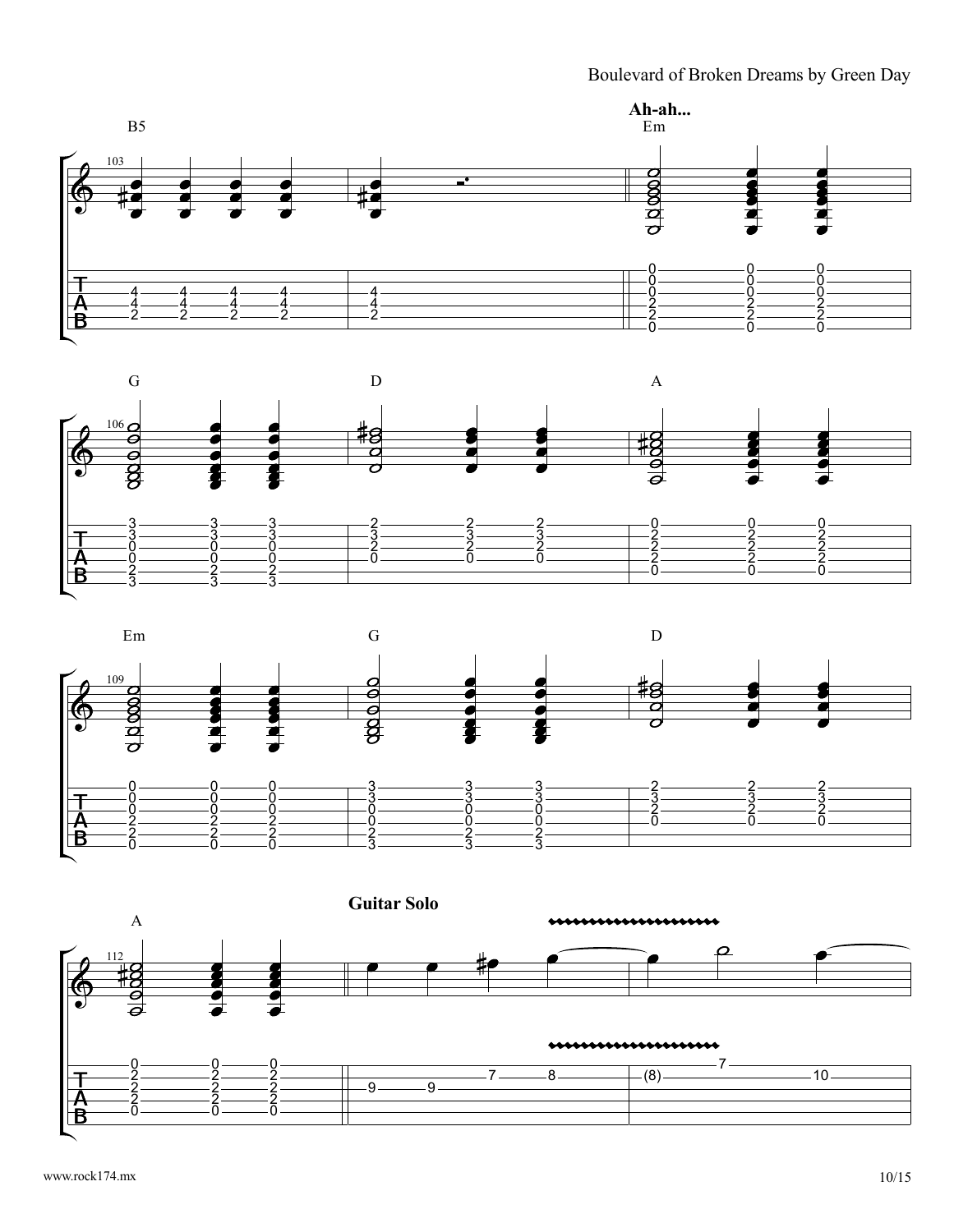







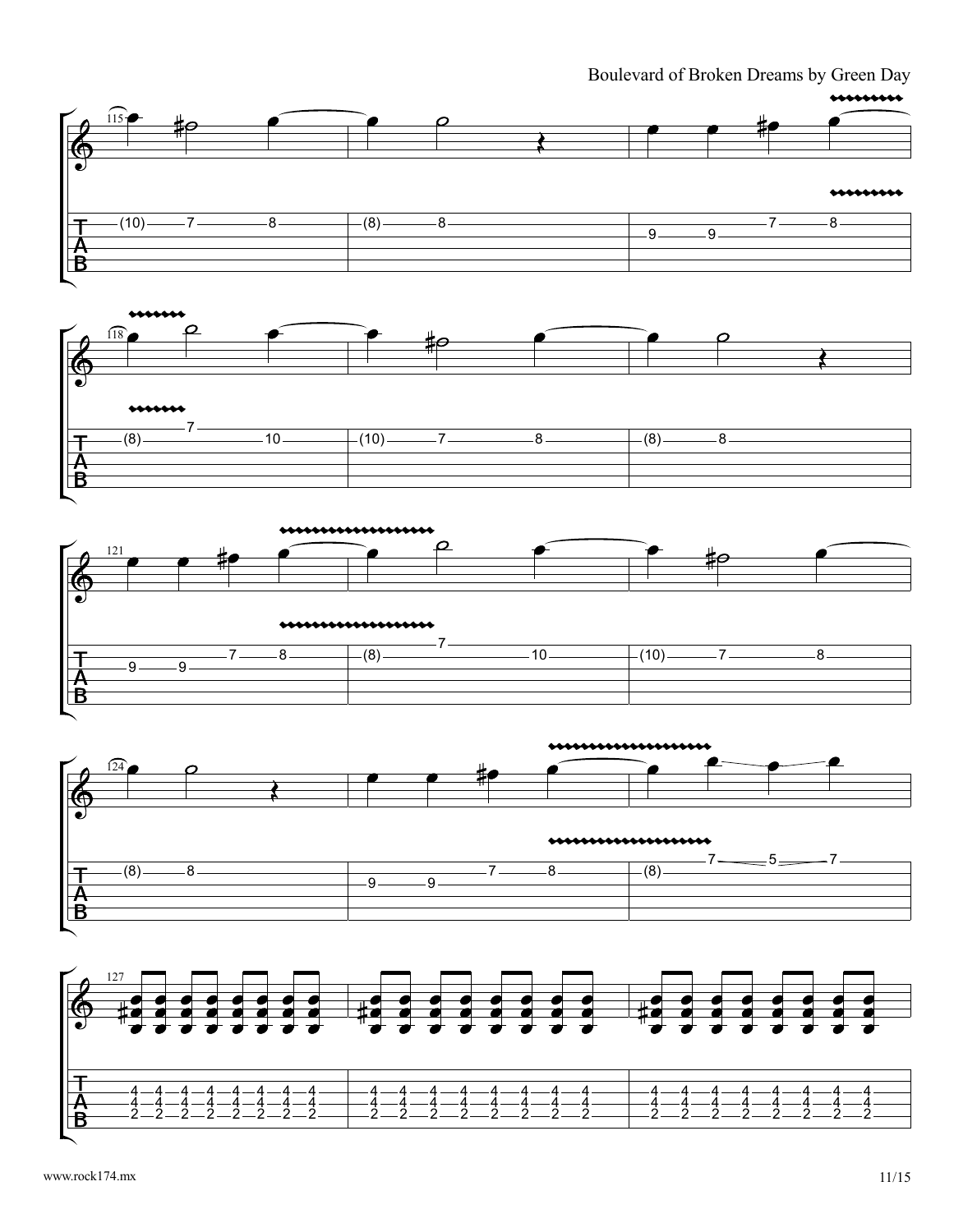





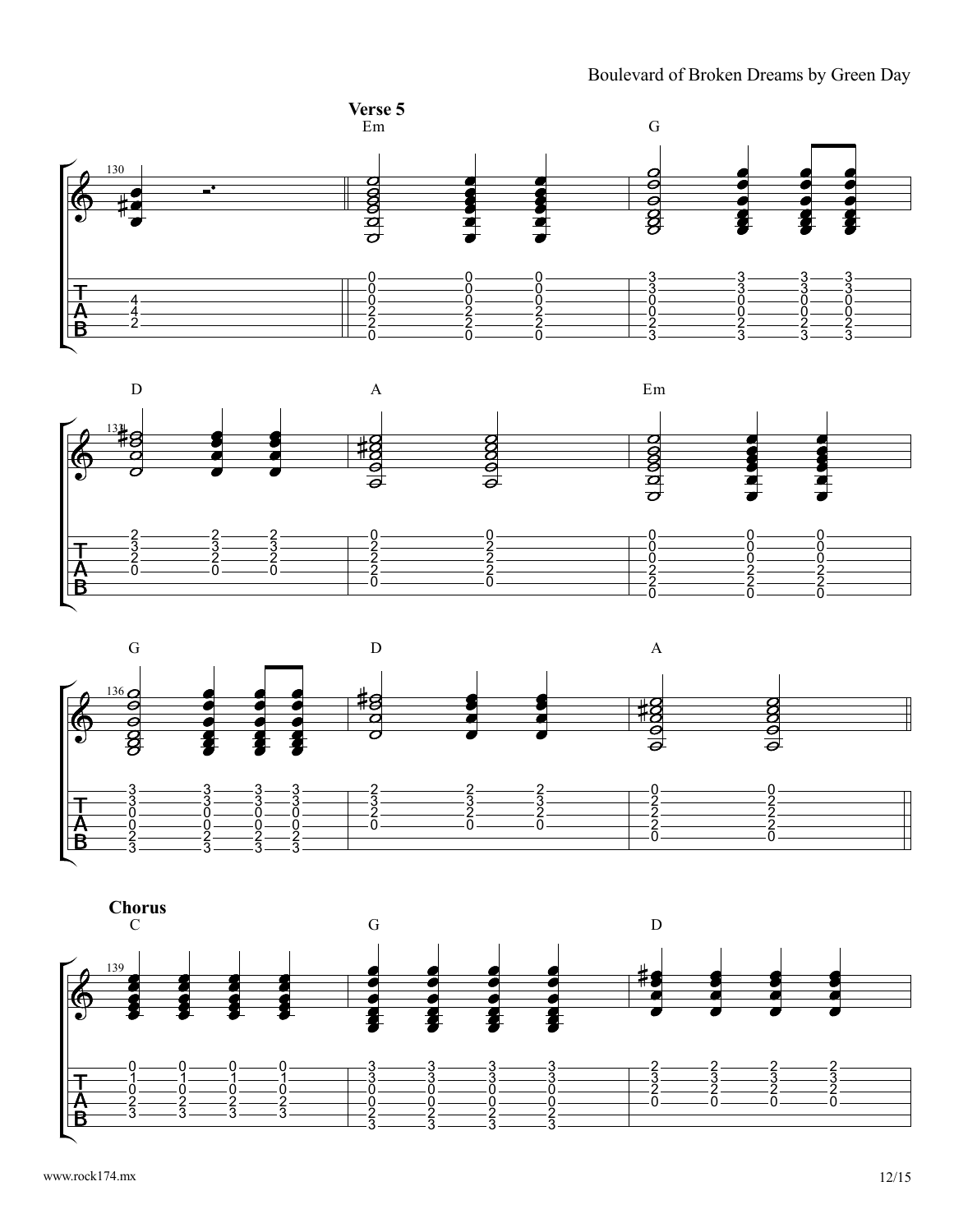





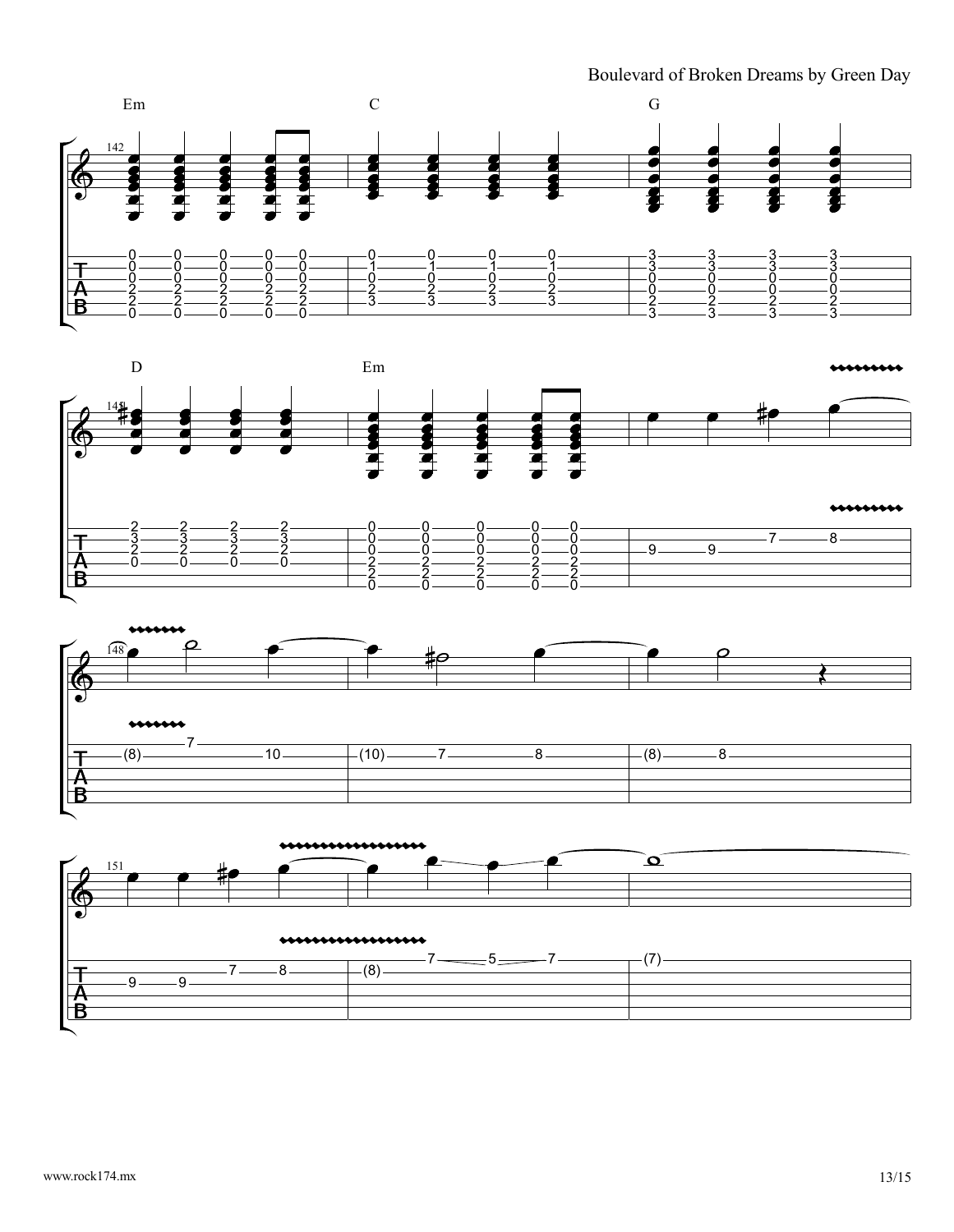